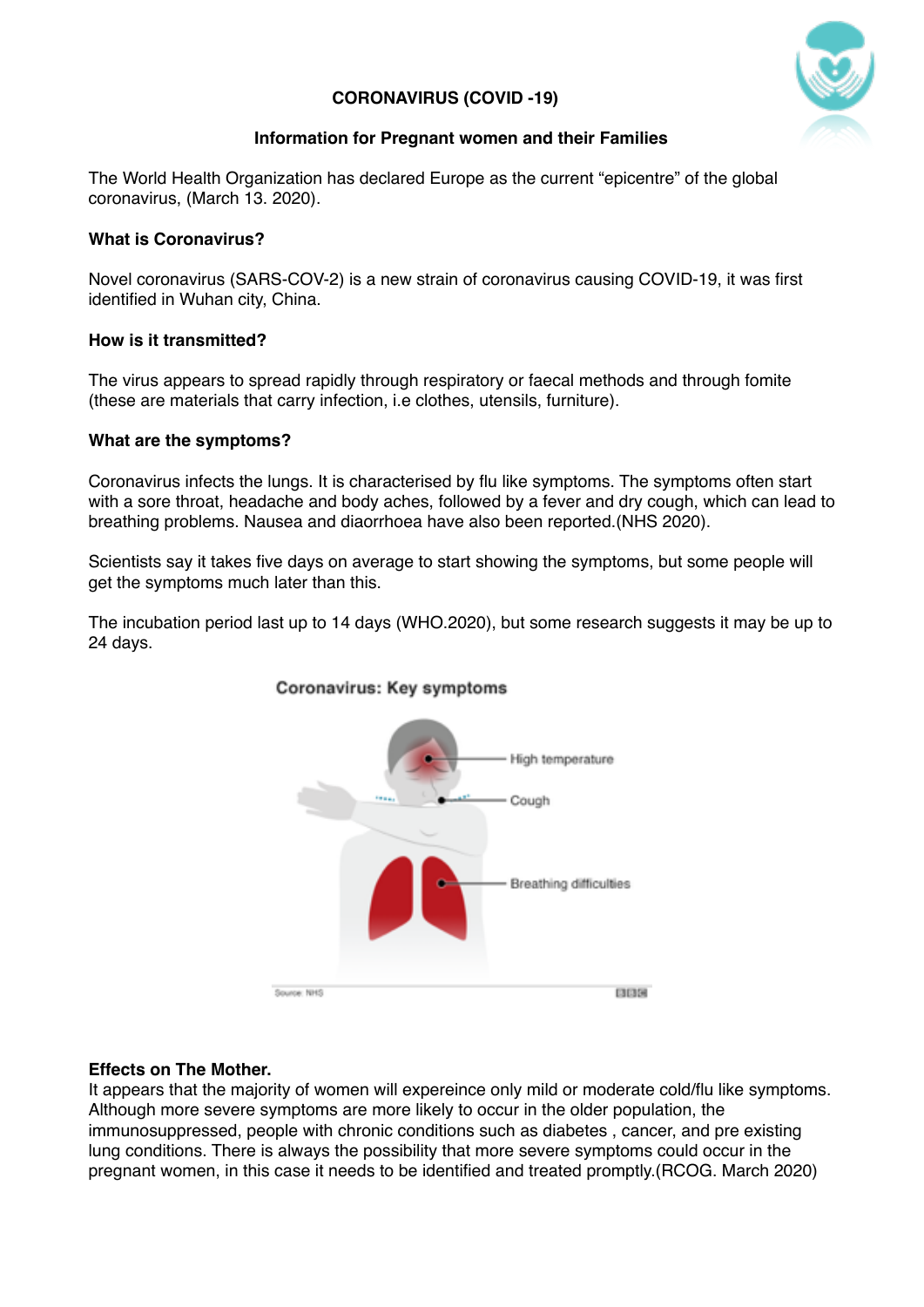# **Effect on The Fetus**

There is currently no data suggesting an increased risk of miscarriage or early pregnancy loss in relation to COVID-19.women.

There is no evidence of intrauterine fetal infection to date, and therefore unlikely to be congential efects of the virus on fetal development.

There is some data to suggest that there have been some premature deliveries from women infected with coronavirus, but it is not clear whether this was because of maternal indications related to the infection or fetal compromise (RCOG. March 2020)

### **How to reduce the risk of Coronavirus Infection.**

- 1. Frequently clean hands by using alcohol -based hand rub, or soap and water.
- 2. When coughing and sneezing cover mouth and nose with flexed elbow or tissue- throw tissue away immediatley and wash your hands
- 3. Avoid close contact with anyone that has a fever and cough

(World Health Organization,2020)

### **How to HandWash-World Health Organization(WHO)**



#### **General Advice**

- 1. Wash your hands frequently and always before eating
- 2. Avoid crowded places and public transport where possible
- 3. If possible work form home
- 4. Avoid touching your eyes and nose.

### **What to do If you think you have been infected with the coronavirus**

- 1. Stay at home.
- 2. Inform your frauenarzt and hebamme by telephone or email. DO NOT visit the clinic.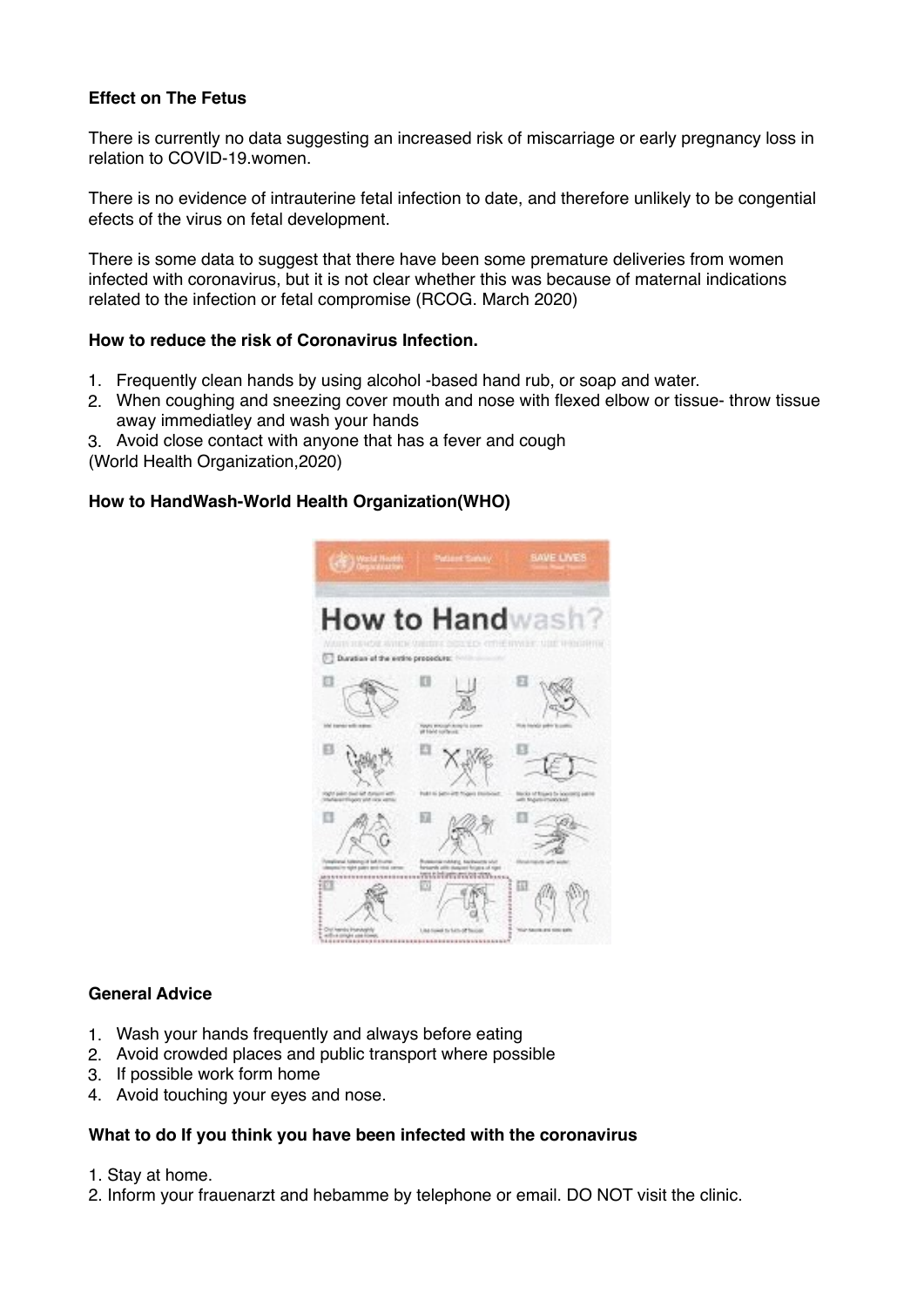- 3. Notify the responsible health department. This can be done by calling 116117
- 4. You will be tested by having a swab taken from your mouth and throat.

### **What to do if you have been advised to self isolate**

- 1. Stay at home , do not go to work, school, public areas, do not use public transport or taxis
- 2. Seperate yourself from other people in your home-you should stay in a well ventilated room, where possible use a different bathroom from the rest of the household. Where this is not possible the infected person uses the bathroom last and then thouroghly cleans the bathroom themselves. Ensure the isolated person uses seperate towels.
- 3. Call ahead before visiting a doctor
- 4. Cover your coughs and sneezes
- 5. Wash your hands frequently
- 6. Avoid sharing household items

https://www.nhs.uk/condi- tions/coronavirus-covid-19/self-isolation-advice/ accessed 05 March 2020.

### **Care In Labour**

If you have been tested positive for COVID-19 it is advised to call the hospital in early labour. This way they are able to prepare for your arrival.

Once admitted you will be looked after as any other patient with an infectious disease would be. You will have a seperate room and hospital staff who are looking after you will put on special gowns and masks when they come into your room.

Maternal observations to include temperature, respiratory and oxygen saturations will be monitored regualry.

The current recommendation is for continous fetal monitoring in labour, this may alter when more evidence becomes available.

Currently there is no evidence that spinal or epiduarl anaesthesia is contra-indicated in the presensce of COVID -19.

At present there is no evidence to suggest that one mode of birth is preferred; therefore mode of birth should not be influenced by COVID -19. This would change if the women's respiratory condition demands urgent delivery.

#### **Postnatal Management**

All babies of women who are suspected or confirmed with COVID-19 need to be tested. Babies whose mother has tested positve for the virus will be monitored carefully.

#### **Breast feeding and Coronavirus**

Current evidence shows that the virus is not transferred to the breastmilk, but there are only limited studies, so this should be treated with caution.

The Royal College of Midwives and Royal College of Obstetricians current guidelines say that In the light of the current evidence, the benefits of breastfeeding outweigh any potential risks of transmission of the virus through breastmilk. The main risk for the infants of breastfeeding is the